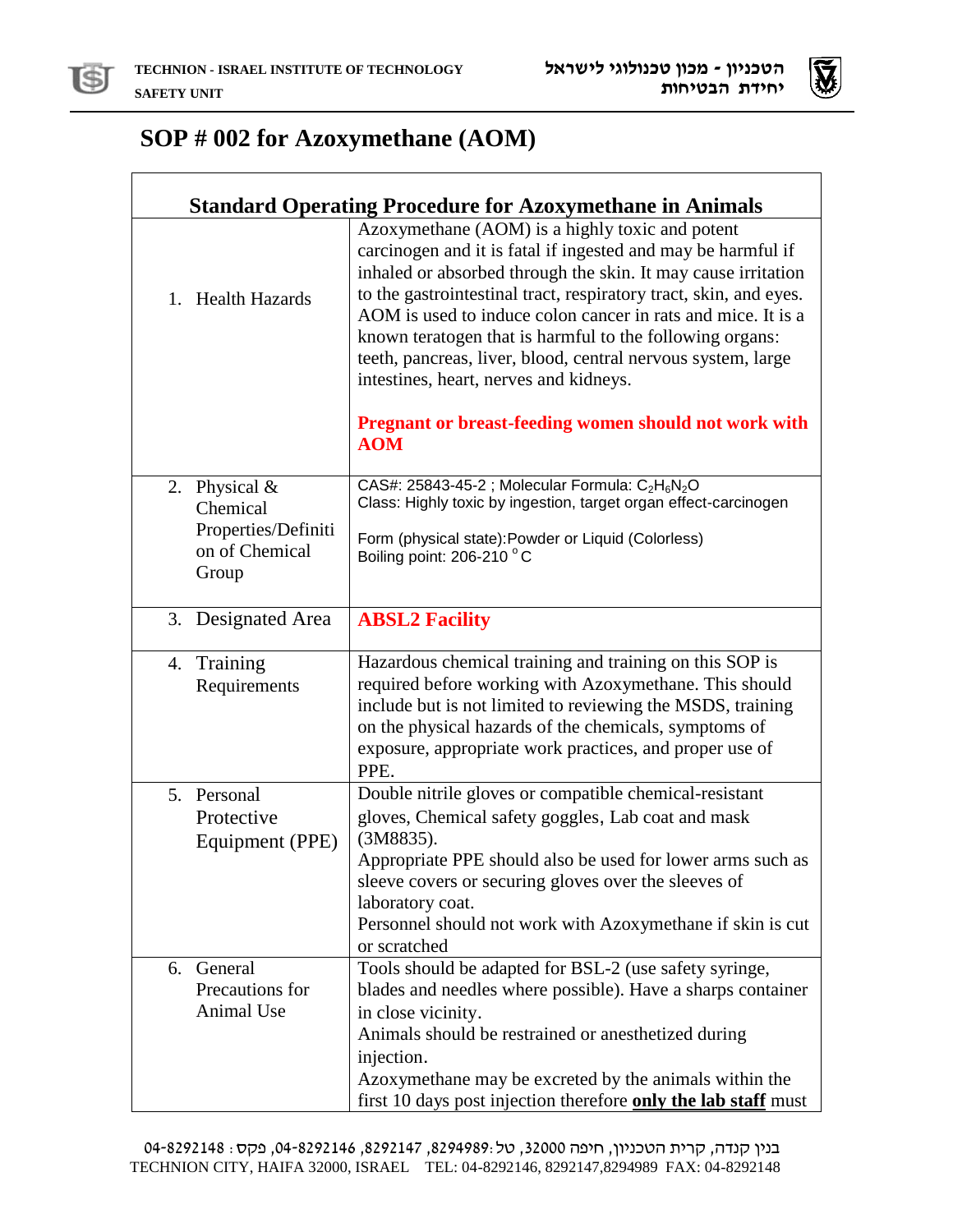



|                                                                | change the bedding at least 7 days after administration.                                                                                                                                                                                                                                                                                                                                                                                                                                                                                                                                                                                                                                                                                                                                                                    |
|----------------------------------------------------------------|-----------------------------------------------------------------------------------------------------------------------------------------------------------------------------------------------------------------------------------------------------------------------------------------------------------------------------------------------------------------------------------------------------------------------------------------------------------------------------------------------------------------------------------------------------------------------------------------------------------------------------------------------------------------------------------------------------------------------------------------------------------------------------------------------------------------------------|
| 7. Environmental<br>/Ventilation<br>Controls                   | The preparation of Azoxymethane including<br>A.<br>reconstitution, weighing, and diluting should be<br>performed in a certified fume hood or class II Type B<br>biological safety cabinet (total exhaust cabinet). Work<br>should be done over absorbent pads.<br>Work should be conducted in ABSL-2 facility, over<br>В.<br>absorbent pads in a class II type A1 or A2 biological<br>cabinet                                                                                                                                                                                                                                                                                                                                                                                                                               |
| 8. Special Handling<br>Procedures &<br>Storage<br>Requirements | Azoxymethane should be handled in containment and<br>A.<br>done over absorbent pads. Utilize safe sharps procedures<br>(i.e. sharps container in the immediate vicinity, Leurlock<br>syringes are recommended).<br>The fume hood or other approved containment must be<br>Β.<br>cleaned and decontaminated upon completion of tasks.<br>When transporting Azoxymethane, the vials should be<br>C.<br>placed in secondary, sealed, plastic, labeled, non-<br>breakable containers.<br>All equipment must be decontaminated prior to removal<br>D.<br>from the room housing the infected animals.                                                                                                                                                                                                                             |
| 9. Precautions for<br>Animal Use                               | Animals should be restrained or anesthetized during<br>A.<br>injection.<br>NO recapping needles.<br>В.<br>Have a sharps container in close vicinity.<br>C.<br>Once Azoxymethane is injected, animals, animal waste<br>D.<br>and cages are considered hazardous for a minimum of 10<br>days.<br>Hands must be washed upon exiting animal room<br>Е.                                                                                                                                                                                                                                                                                                                                                                                                                                                                          |
| E. Animal Handling<br>Practices                                | Animals must be housed in filter top cages marked as<br>A.<br>biohazards (including the name of the<br>pathogen/biohazard), in negative pressurized IVC.<br>Handling the cages (including bedding) will be done<br>В.<br>only by the researchers.<br>Use a class II Biological Safety Cabinet at all times<br>C.<br>(especially during injection or any surgical procedure),<br>when performing work on these animals and/or when<br>moving animals from dirty to clean cages.<br>Injecting animals with Azoxymethane:<br>D.<br>1. Animals will be injected IP with Azoxymethane<br>within <b>Class II Type B Biosafety</b> cabinet or<br>designated certified <b>Chemical fume hood</b> or other<br>Local exhaust ventilation (e.g. <i>"snorkel or</i><br>elephant"(trunks) hood connected to building<br>exhaust system). |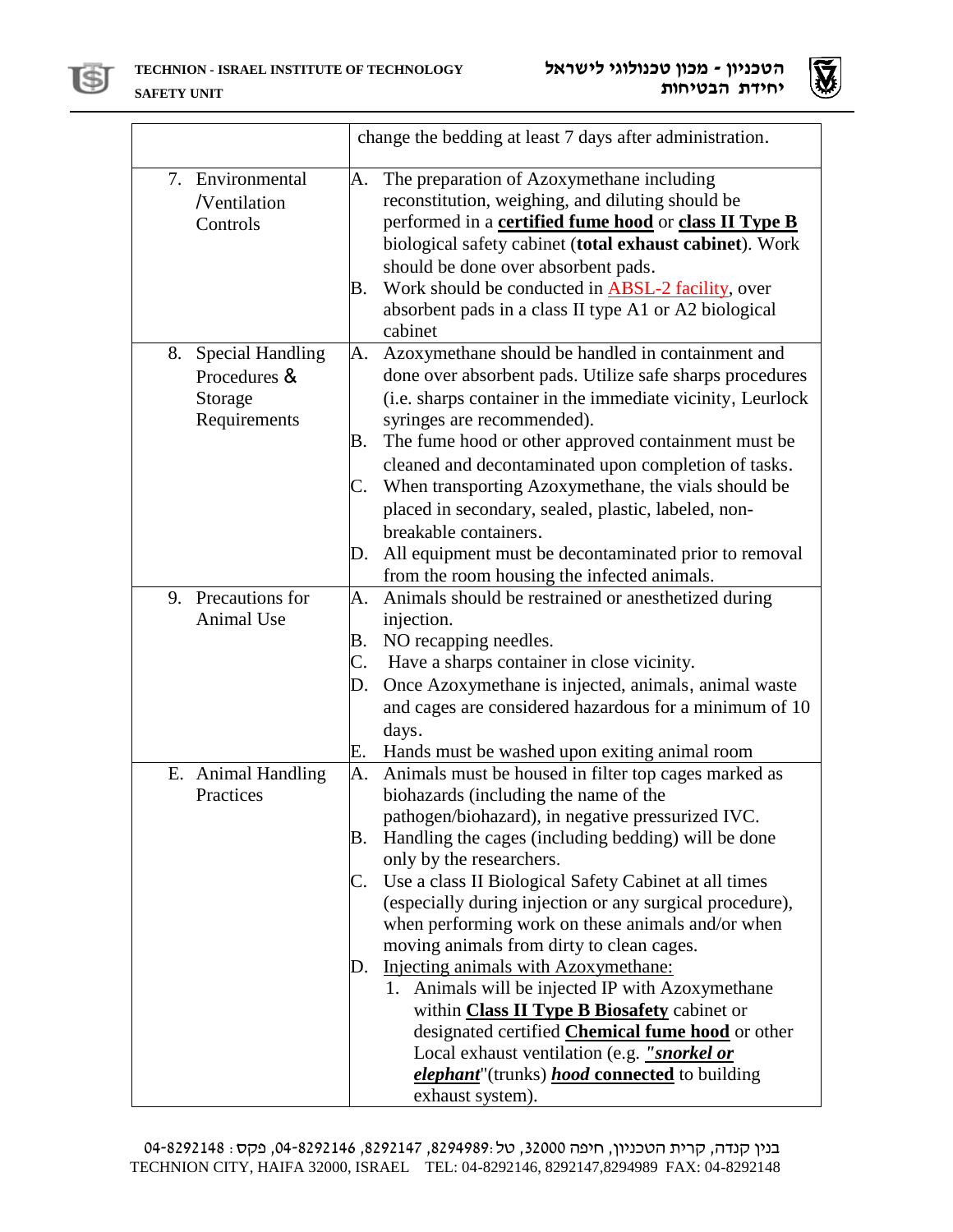



|           | 2. All needles will be disposed of in sharps container - |
|-----------|----------------------------------------------------------|
|           | do not recap or bend needles.                            |
|           | 3. Infected animals considered hazardous for a           |
|           | minimum of 10 days after each administration of          |
|           | Azoxymethane;                                            |
|           | 4. Take precautions to avoid the creation of aerosols    |
|           | when changing or washing cages, or cleaning the          |
|           |                                                          |
|           | room.                                                    |
|           | A respirator is recommended for personnel that are       |
|           | immunocompromised or pregnant and for healthy            |
|           | personnel if work is done outside the ventilated         |
|           | cabinet.                                                 |
|           | 5. Care should be taken to avoid exposure to bedding     |
|           | dust when handling exposed animals and their waste       |
|           | materials during this time.                              |
|           | 6. Dead animals must be placed in primary plastic        |
|           | bags, which are then placed in biosafety bags for        |
|           | infectious waste incineration.                           |
|           | 7. All surfaces and racks that may be contaminated will  |
|           | be decontaminated with detergent solution followed       |
|           | by water ASAP.                                           |
|           |                                                          |
|           | 8. The first cage change after each drug administration  |
|           | is to be done no sooner than 7 days after the            |
|           | administration. The bedding is considered                |
|           | contaminated and requires special handling               |
|           |                                                          |
|           | <u>When changing cages use the following technique:</u>  |
| $\bullet$ | Transfer the animals to clean cages                      |
|           | Insert the used cages in a plastic bag.                  |
| $\bullet$ | Twist the ends of full bags, and seal with tape. Label   |
|           |                                                          |
|           | with wide tape or other type of label marked             |
|           | "Toxin-Azoxymethane".                                    |
|           | Transport the bags of cages to a HEPA filtered           |
|           | dumping station that draws air away from the user (it)   |
|           | is recommended to use a mask or fume hood).              |
|           | If local ventilation controls are not available for      |
|           | opening cages or dumping bedding, a 3M8835               |
|           | respirator and safety googles must be worn.              |
|           | All contaminated bedding will be labeled as              |
|           | hazardous materials and handled accordingly:             |
|           |                                                          |
|           | incinerated or placed in chemical waste bags for         |
|           | disposal.                                                |
|           | After this first cage change or after 10 days, there is  |
|           | no need for further special precautions to be taken      |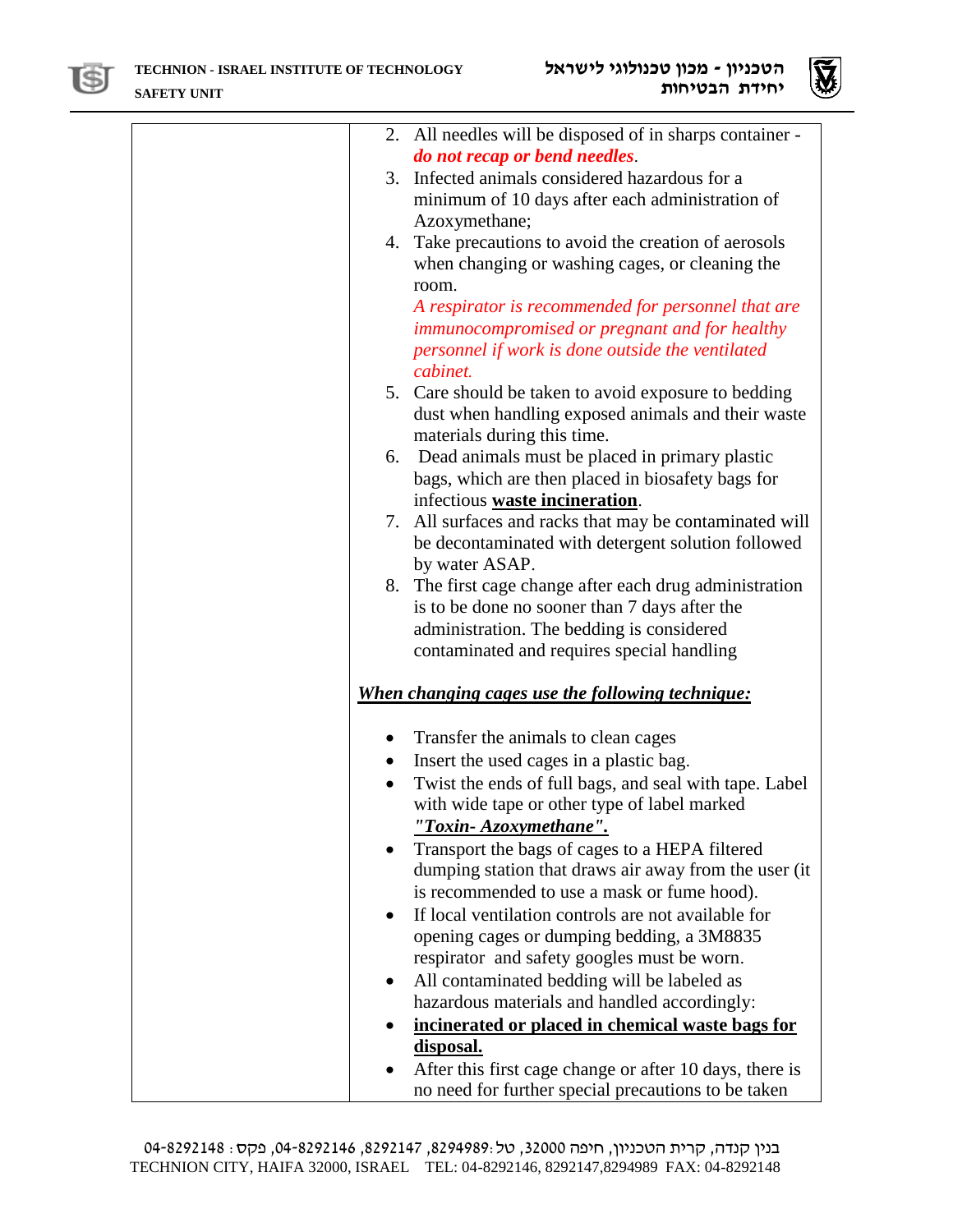



|                          | regarding the animals or the cages as long as the<br>animals have not received any more Azoxymethane.<br>The cages should then be put in plastic bags (marked<br>"Toxin-Azoxymethane") and sealed for transport to<br>the washroom.<br>In the washroom, cages should be unloaded from the<br>bags with the appropriate PPE as mentioned above<br>and run through the cage wash in the conventional<br>manner. Note-cage wash personnel that meet the<br>criteria for extra precautions above (pregnant exc.)<br>should take extra precautions (additional PPE) when<br>handling cages that may have Azoxymethane<br>contamination. |
|--------------------------|------------------------------------------------------------------------------------------------------------------------------------------------------------------------------------------------------------------------------------------------------------------------------------------------------------------------------------------------------------------------------------------------------------------------------------------------------------------------------------------------------------------------------------------------------------------------------------------------------------------------------------|
| Spill and Accident<br>F. | Spills must be cleaned immediately by properly<br>1.                                                                                                                                                                                                                                                                                                                                                                                                                                                                                                                                                                               |
| Procedures               | protected trained personnel.                                                                                                                                                                                                                                                                                                                                                                                                                                                                                                                                                                                                       |
|                          | 2. Minor Liquid Spills: should be cleaned immediately                                                                                                                                                                                                                                                                                                                                                                                                                                                                                                                                                                              |
|                          | by personnel wearing a gown, goggles and two pairs                                                                                                                                                                                                                                                                                                                                                                                                                                                                                                                                                                                 |
|                          | of gloves (nitrile). Use absorbent pads to wipe liquid.<br>The spill area should then be cleaned thoroughly                                                                                                                                                                                                                                                                                                                                                                                                                                                                                                                        |
|                          | with a detergent solution followed by clean water.                                                                                                                                                                                                                                                                                                                                                                                                                                                                                                                                                                                 |
|                          | Place waste in plastic bag and then in the chemical                                                                                                                                                                                                                                                                                                                                                                                                                                                                                                                                                                                |
|                          | waste container.                                                                                                                                                                                                                                                                                                                                                                                                                                                                                                                                                                                                                   |
|                          | 3. <i>Powder/Major Spills:</i> should be cleaned                                                                                                                                                                                                                                                                                                                                                                                                                                                                                                                                                                                   |
|                          | immediately by personnel wearing a gown, goggles,                                                                                                                                                                                                                                                                                                                                                                                                                                                                                                                                                                                  |
|                          | and two pairs of gloves (nitrile). For powder or<br>major liquid spills outside of a fume hood or                                                                                                                                                                                                                                                                                                                                                                                                                                                                                                                                  |
|                          | approved containment, personnel should be                                                                                                                                                                                                                                                                                                                                                                                                                                                                                                                                                                                          |
|                          | instructed to leave the laboratory and entrance                                                                                                                                                                                                                                                                                                                                                                                                                                                                                                                                                                                    |
|                          | should be restricted for at least 30 min. In addition to                                                                                                                                                                                                                                                                                                                                                                                                                                                                                                                                                                           |
|                          | the above specified PPE, a respirator and safety                                                                                                                                                                                                                                                                                                                                                                                                                                                                                                                                                                                   |
|                          | googles, should also be worn. Contain or absorb spill                                                                                                                                                                                                                                                                                                                                                                                                                                                                                                                                                                              |
|                          | with vermiculite. Collect and place waste in plastic                                                                                                                                                                                                                                                                                                                                                                                                                                                                                                                                                                               |
|                          | bag and then in the chemical waste container. The<br>spill area should then be cleaned thoroughly with a                                                                                                                                                                                                                                                                                                                                                                                                                                                                                                                           |
|                          | detergent solution followed by clean water-prevent                                                                                                                                                                                                                                                                                                                                                                                                                                                                                                                                                                                 |
|                          | runoff into drains. Place waste in a plastic bag and                                                                                                                                                                                                                                                                                                                                                                                                                                                                                                                                                                               |
|                          | then in the chemical waste container.                                                                                                                                                                                                                                                                                                                                                                                                                                                                                                                                                                                              |
|                          | Prevent, by all means available, spillage from                                                                                                                                                                                                                                                                                                                                                                                                                                                                                                                                                                                     |
|                          | entering drains.                                                                                                                                                                                                                                                                                                                                                                                                                                                                                                                                                                                                                   |
|                          | 4. Exposure:                                                                                                                                                                                                                                                                                                                                                                                                                                                                                                                                                                                                                       |
|                          | <i>In case of skin contact</i> or injection with<br>Azoxymethane, wash the affected area with soap                                                                                                                                                                                                                                                                                                                                                                                                                                                                                                                                 |
|                          | and water for at least 15 minutes.                                                                                                                                                                                                                                                                                                                                                                                                                                                                                                                                                                                                 |
|                          | Consult with a Medical doctor in an Emergency                                                                                                                                                                                                                                                                                                                                                                                                                                                                                                                                                                                      |